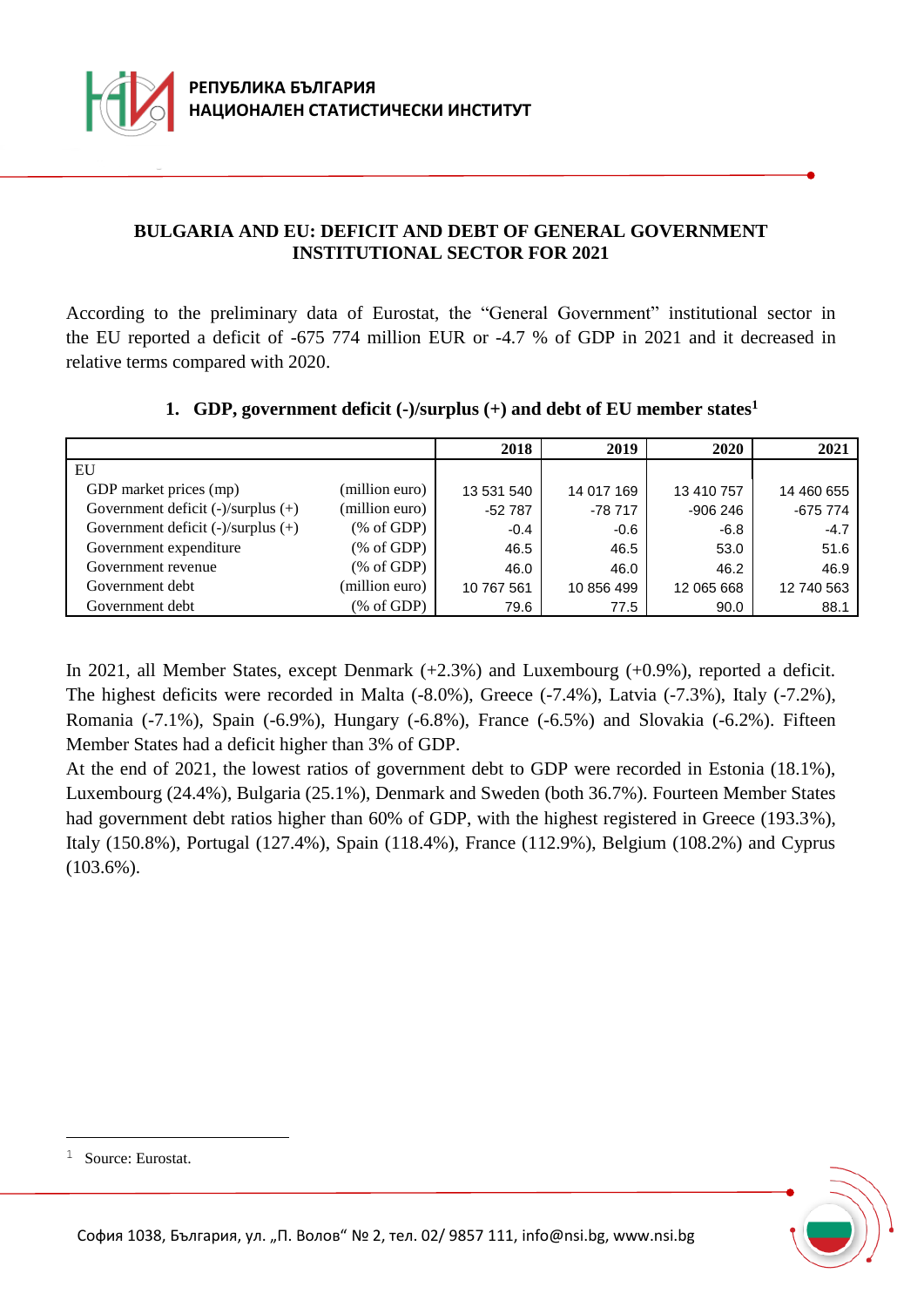#### **Annex**

### **Table 1**

## **GDP, government deficit (-)/surplus (+) and debt of EU member states<sup>1</sup>**

|                                         |                                                                 | 2018    | 2019     | 2020      | 2021      |
|-----------------------------------------|-----------------------------------------------------------------|---------|----------|-----------|-----------|
| <b>Belgium</b>                          |                                                                 |         |          |           |           |
| GDP mp                                  | (million euro)                                                  | 460 092 | 478 239  | 456 732   | 507 194   |
| Government deficit (-)/surplus (+)      | (million euro)                                                  | $-4002$ | $-9337$  | $-41320$  | $-27966$  |
| Government deficit $(-)/$ surplus $(+)$ | $(% \mathcal{L}_{0}^{\infty}$ (% of GDP)                        | $-0.9$  | $-2.0$   | $-9.0$    | $-5.5$    |
| Government expenditure                  | $(% \mathcal{L}_{0}^{\infty}$ (% of GDP)                        | 52.3    | 51.9     | 59.2      | 54.8      |
| Government revenue                      | $(% \mathcal{L}_{0} \cap \mathcal{L}_{1})$ (% of GDP)           | 51.4    | 49.9     | 50.2      | 49.3      |
| Government debt                         | (million euro)                                                  | 459 381 | 467 252  | 515 283   | 548 703   |
| Government debt                         | $(% \mathcal{L}_{0} \cap \mathcal{L}_{1})$ (% of GDP)           | 99.8    | 97.7     | 112.8     | 108.2     |
| <b>Bulgaria</b>                         |                                                                 |         |          |           |           |
| GDP mp                                  | (million BGN)                                                   | 109 964 | 120 395  | 119 951   | 132 744   |
| Government deficit $(-)/$ surplus $(+)$ | (million BGN)                                                   | 1 900   | 2 5 5 1  | $-4778$   | $-5433$   |
| Government deficit (-)/surplus (+)      | $(% \mathcal{L}_{0}^{\infty}$ (% of GDP)                        | 1.7     | 2.1      | $-4.0$    | $-4.1$    |
| Government expenditure                  | $(% \mathcal{L}_{0} \cap \mathcal{L}_{1})$ (% of GDP)           | 37.0    | 36.3     | 42.0      | 43.1      |
| Government revenue                      | $(% \mathcal{L}_{0} \cap \mathcal{L}_{1})$ (% of GDP)           | 38.7    | 38.4     | 38.1      | 39.0      |
| Government debt                         | (million BGN)                                                   | 24 30 5 | 24 085   | 29 603    | 33 277    |
| Government debt                         | $(% \mathcal{L}_{0}^{\ast }\otimes \mathcal{L}_{1})$ (% of GDP) | 22.1    | 20.0     | 24.7      | 25.1      |
| Czechia                                 |                                                                 |         |          |           |           |
| GDP mp                                  | (million CZK)                                                   | 5409665 | 5790348  | 5 694 387 | 6 120 632 |
| Government deficit $(-)/$ surplus $(+)$ | (million CZK)                                                   | 48 292  | 16 709   | $-329216$ | -359 398  |
| Government deficit $(-)/$ surplus $(+)$ | $(% \mathcal{L}_{0}^{\infty}$ (% of GDP)                        | 0.9     | 0.3      | $-5.8$    | $-5.9$    |
| Government expenditure                  | $(% \mathcal{L}_{0} \cap \mathcal{L}_{1})$ (% of GDP)           | 40.6    | 41.1     | 47.3      | 46.4      |
| Government revenue                      | $(% \mathcal{L}_{0}^{\infty}$ (% of GDP)                        | 41.5    | 41.4     | 41.6      | 40.5      |
| Government debt                         | (million CZK)                                                   | 1734602 | 1740 263 | 2 149 268 | 2 566 587 |
| Government debt                         | $(% \mathcal{L}_{0} \cap \mathcal{L}_{1})$ (% of GDP)           | 32.1    | 30.1     | 37.7      | 41.9      |

\_\_\_\_\_\_\_\_\_\_\_\_ <sup>1</sup> Source: Eurostat.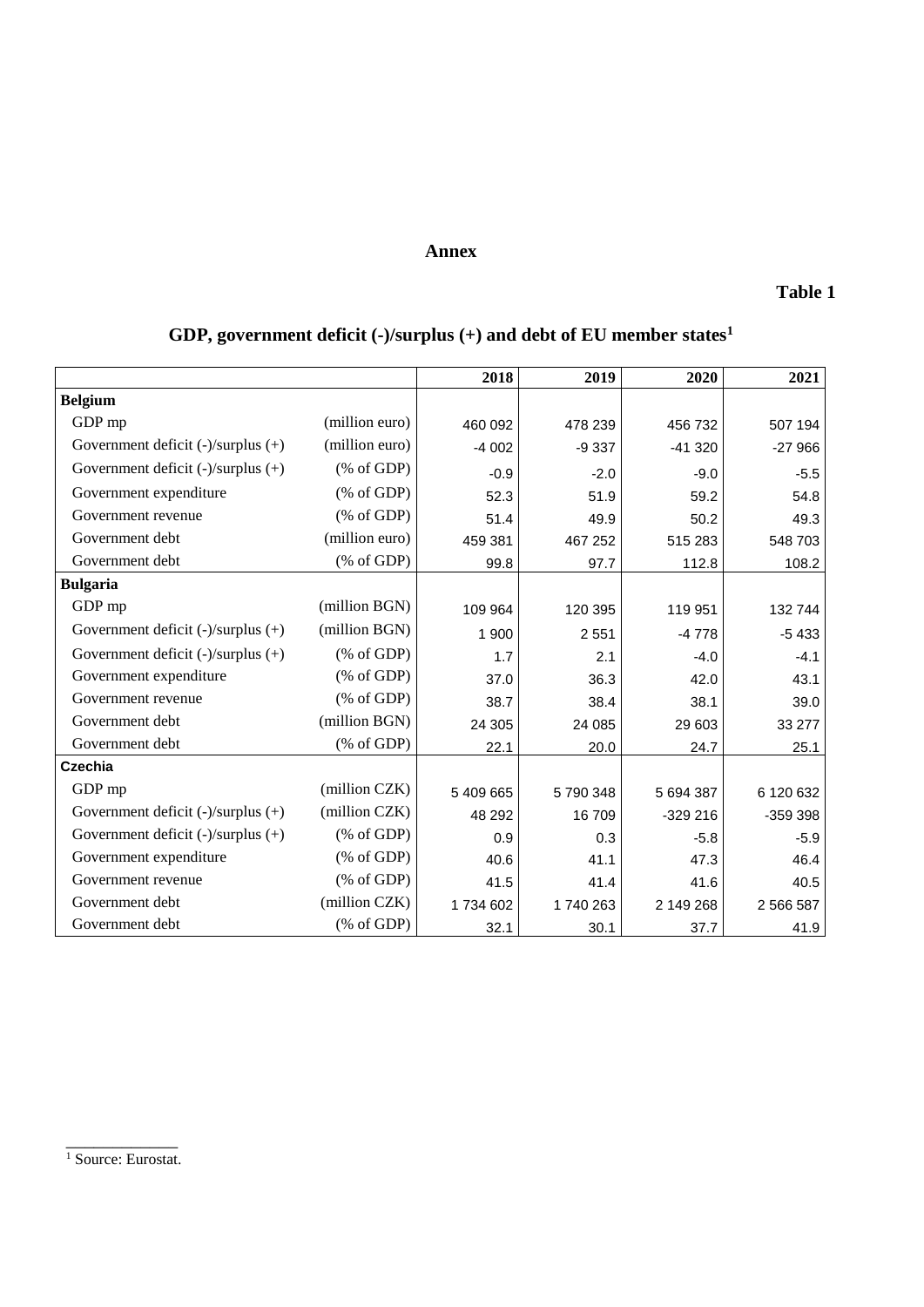#### **GDP, government deficit (-)/surplus (+) and debt of EU member states<sup>1</sup>**

(Continued) **2018 2019 2020 2021 Denmark**  GDP mp (million DKK) 2 253 316 2 318 042 2 329 561 2 496 640 Government deficit (-)/surplus (+) (million DKK)  $\begin{vmatrix} 17 & 134 & 94 & 203 \\ 17 & 134 & 94 & 203 \end{vmatrix}$  -4 266 58 670 Government deficit (-)/surplus (+)  $(% \text{ of GDP})$   $0.8$   $4.1$   $-0.2$   $2.3$ Government expenditure  $(\% \text{ of GDP})$   $50.5$   $49.5$   $53.4$   $51.0$ Government revenue  $(\% \text{ of GDP})$   $51.3$   $53.6$   $53.3$   $53.3$ Government debt (million DKK) 766 125 778 091 980 804 917 284 Government debt  $(% \text{ of GDP})$   $34.0$   $33.6$   $42.1$   $36.7$ **Germany** GDP mp (million euro) 3 367 860 3 473 350 3 367 560 3 3670 620 Government deficit (-)/surplus (+) (million euro)  $\begin{vmatrix} 64 & 438 & 51 & 099 \\ 64 & 338 & 51 & 099 \end{vmatrix}$  -145 246 -132 454 Government deficit (-)/surplus (+)  $\left( \% \text{ of GDP} \right)$   $\left( 1.9 \right)$   $\left( 1.5 \right)$   $\left( -4.3 \right)$   $\left( -3.7 \right)$ Government expenditure  $(\% \text{ of GDP})$   $(44.3$   $45.0$   $50.8$   $51.5$ Government revenue  $(\% \text{ of GDP})$   $46.2$   $46.5$   $46.5$   $47.8$ Government debt (million euro) 2 062 629 2 045 744 2 314 090 2 475 776 Government debt  $(\% \text{ of GDP})$  61.2 68.9 68.7 69.3 **Estonia** GDP mp (million euro)  $25818$   $27732$   $26835$  30 660 Government deficit  $(\text{-})$ /surplus  $(\text{+})$  (million euro)  $\begin{vmatrix} 1 & 4 & 34 \\ -1 & 34 & -1502 \end{vmatrix}$  -1 502 Government deficit (-)/surplus (+)  $(% \text{ of GDP})$   $-0.6$   $0.1$   $-5.6$   $-2.4$  Government expenditure (% of GDP) 39.4 39.4 45.9 42.3 Government revenue  $(\% \text{ of GDP})$   $38.9$   $39.6$   $40.3$   $40.0$  Government debt (million euro) 2 127 2 373 5 098 5 535 Government debt  $(\% \text{ of GDP})$   $8.2$   $8.6$  19.0 18.1 **Ireland** GDP mp (million euro) 326 043 356 526 372 869 421 529 Government deficit (-)/surplus (+) (million euro)  $\begin{vmatrix} 471 & 1724 & -19130 \\ -19130 & -8111 \end{vmatrix}$ Government deficit (-)/surplus (+)  $(% \text{ of GDP})$   $[0.1]$   $[0.5]$   $-5.1$   $-1.9$ Government expenditure  $(\% \text{ of GDP})$   $(25.3 \times 24.2 \times 27.3)$  24.9 Government revenue (% of GDP) 25.5 24.7 22.2 23.0 Government debt (million euro) 205 851 203 986 217 879 235 851 Government debt  $(% \text{ of GDP})$  63.1 57.2 58.4 56.0

\_\_\_\_\_\_\_\_\_\_\_\_\_  $\overline{1}$  Source: Eurostat.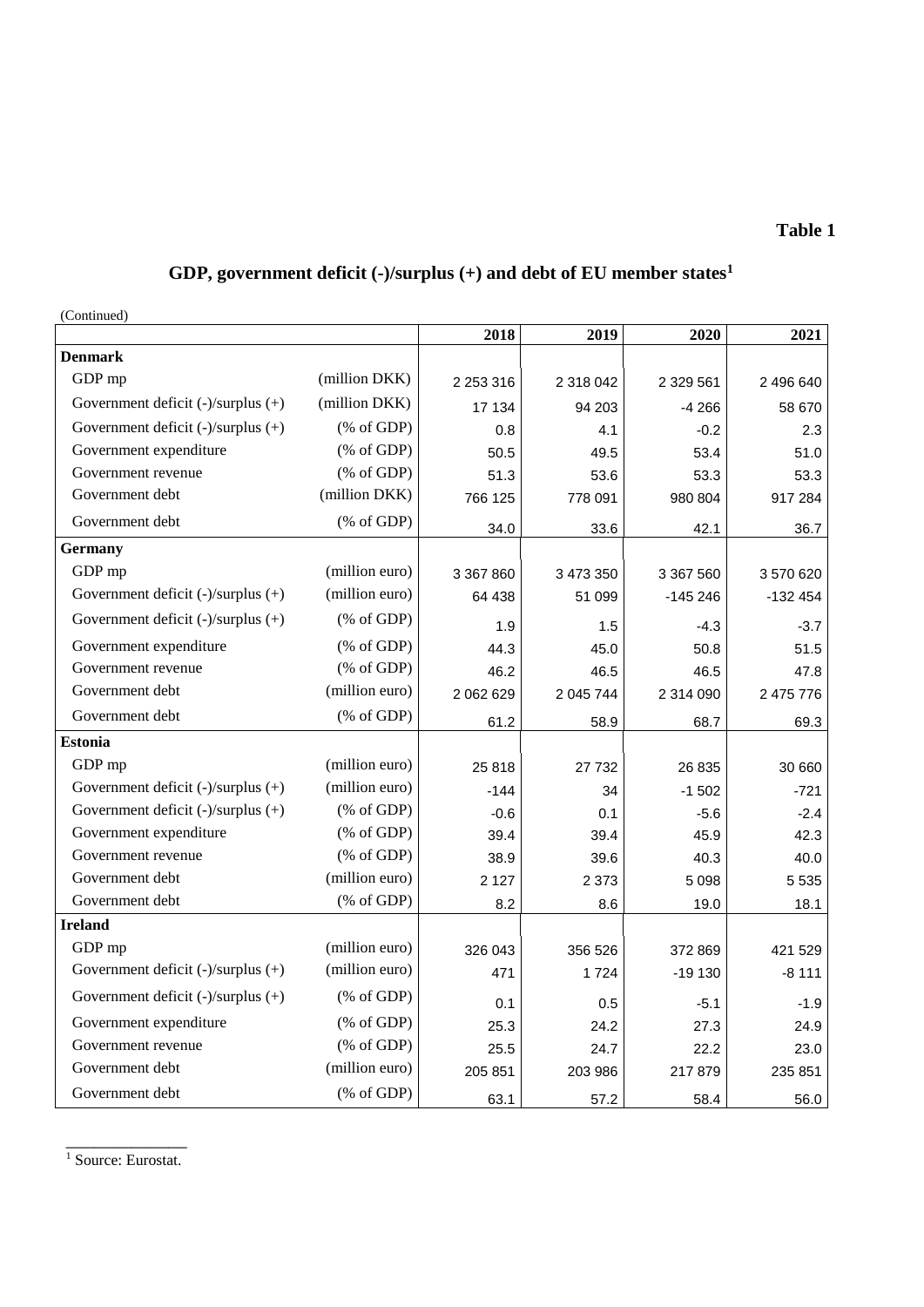# **GDP, government deficit (-)/surplus (+) and debt of EU member states<sup>1</sup>**

(Continued)

| $($ Comunitied                          |                                                       | 2018      | 2019      | 2020      | 2021      |
|-----------------------------------------|-------------------------------------------------------|-----------|-----------|-----------|-----------|
| <b>Greece</b>                           |                                                       |           |           |           |           |
| GDP mp                                  | (million euro)                                        | 179 558   | 183 250   | 165 326   | 182 830   |
| Government deficit (-)/surplus (+)      | (million euro)                                        | 1674      | 2 104     | $-16786$  | $-13589$  |
| Government deficit (-)/surplus (+)      | $(% \mathcal{L}_{0} \cap \mathcal{L}_{1})$ (% of GDP) | 0.9       | 1.1       | $-10.2$   | $-7.4$    |
| Government expenditure                  | $(% \mathcal{L}_{0} \cap \mathcal{L}_{1})$ (% of GDP) | 48.5      | 47.9      | 59.9      | 56.9      |
| Government revenue                      | $(% \mathcal{L}_{0} \cap \mathcal{L}_{1})$ (% of GDP) | 49.5      | 49.0      | 49.8      | 49.4      |
| Government debt                         | (million euro)                                        | 334 721   | 331 092   | 341 133   | 353 389   |
| Government debt                         | $(% \mathcal{L}_{0} \cap \mathcal{L}_{1})$ (% of GDP) | 186.4     | 180.7     | 206.3     | 193.3     |
| <b>Spain</b>                            |                                                       |           |           |           |           |
| GDP mp                                  | (million euro)                                        | 1 203 259 | 1 244 375 | 1 121 948 | 1 205 063 |
| Government deficit $(-)/$ surplus $(+)$ | (million euro)                                        | $-31224$  | $-38116$  | $-115200$ | $-82819$  |
| Government deficit (-)/surplus (+)      | $(% \mathcal{L}_{0} \cap \mathcal{L}_{1})$ (% of GDP) | $-2.6$    | $-3.1$    | $-10.3$   | $-6.9$    |
| Government expenditure                  | $(% \mathcal{L}_{0}^{\infty}$ (% of GDP)              | 41.8      | 42.3      | 51.8      | 50.6      |
| Government revenue                      | $(% \mathcal{L}_{0} \cap \mathcal{L}_{1})$ (% of GDP) | 39.2      | 39.3      | 41.5      | 43.7      |
| Government debt                         | (million euro)                                        | 1 208 860 | 1 223 354 | 1 345 783 | 1 427 235 |
| Government debt                         | $(% \mathcal{L}_{0}$ (% of GDP)                       | 100.5     | 98.3      | 120.0     | 118.4     |
| <b>France</b>                           |                                                       |           |           |           |           |
| GDP mp                                  | (million euro)                                        | 2 363 306 | 2 437 635 | 2 310 469 | 2 491 778 |
| Government deficit $(-)/$ surplus $(+)$ | (million euro)                                        | -54 095   | $-74705$  | $-205533$ | $-160908$ |
| Government deficit (-)/surplus (+)      | $(% \mathcal{L}_{0} \cap \mathcal{L}_{1})$ (% of GDP) | $-2.3$    | $-3.1$    | $-8.9$    | $-6.5$    |
| Government expenditure                  | $(% \mathcal{L}_{0}^{\infty}$ (% of GDP)              | 55.6      | 55.4      | 61.4      | 59.2      |
| Government revenue                      | $(% \mathcal{L}_{0} \cap \mathcal{L}_{1})$ (% of GDP) | 53.4      | 52.3      | 52.5      | 52.8      |
| Government debt                         | (million euro)                                        | 2 310 877 | 2 374 942 | 2 648 147 | 2813087   |
| Government debt                         | $(% \mathcal{L}_{0} \cap \mathcal{L}_{1})$ (% of GDP) | 97.8      | 97.4      | 114.6     | 112.9     |
| Croatia                                 |                                                       |           |           |           |           |
| GDP mp                                  | (million HRK)                                         | 390 856   | 412 228   | 378 341   | 430 621   |
| Government deficit $(-)/$ surplus $(+)$ | (million HRK)                                         | $-116$    | 969       | $-27710$  | $-12438$  |
| Government deficit (-)/surplus (+)      | $(% \mathcal{L}_{0} \cap \mathcal{L}_{1})$ (% of GDP) | 0.0       | 0.2       | $-7.3$    | $-2.9$    |
| Government expenditure                  | $(% \mathcal{L}_{0}^{\infty}$ (% of GDP)              | 45.5      | 46.1      | 54.5      | 49.2      |
| Government revenue                      | $(% \mathcal{L}_{0} \cap \mathcal{L}_{1})$ (% of GDP) | 45.5      | 46.3      | 47.2      | 46.4      |
| Government debt                         | (million HRK)                                         | 286 597   | 293 222   | 330 438   | 343 609   |
| Government debt                         | $(% \mathcal{L}_{0} \cap \mathcal{L}_{1})$ (% of GDP) | 73.3      | 71.1      | 87.3      | 79.8      |

\_\_\_\_\_\_\_\_\_\_\_\_ <sup>1</sup> Source: Eurostat.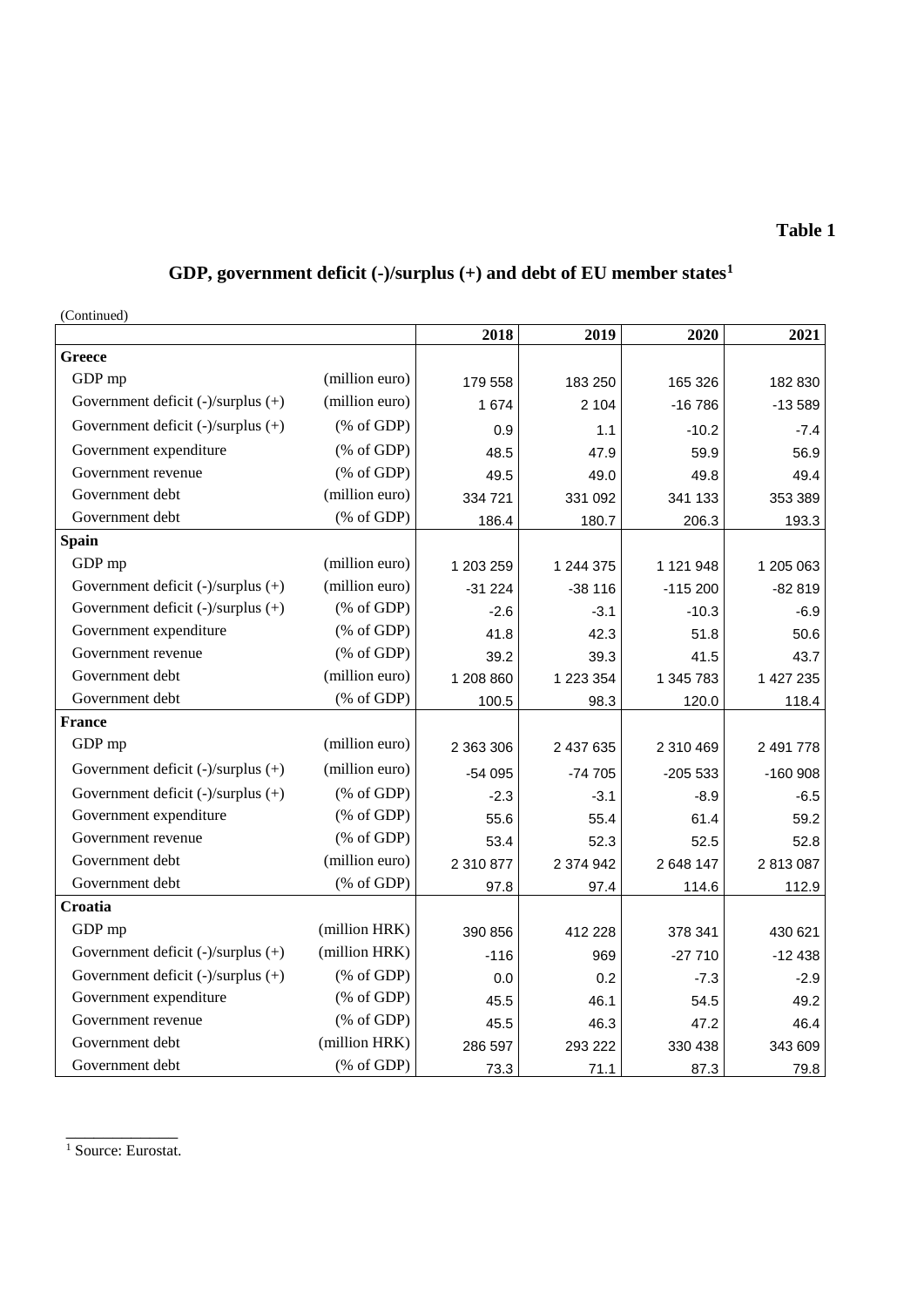## **GDP, government deficit (-)/surplus (+) and debt of EU member states<sup>1</sup>**

(Continued)

|                                         |                                                       | 2018      | 2019      | 2020      | 2021      |
|-----------------------------------------|-------------------------------------------------------|-----------|-----------|-----------|-----------|
| <b>Italy</b>                            |                                                       |           |           |           |           |
| GDP mp                                  | (million euro)                                        | 1 771 391 | 1796634   | 1656961   | 1775436   |
| Government deficit $(-)/$ surplus $(+)$ | (million euro)                                        | $-38726$  | $-27671$  | $-159022$ | $-128327$ |
| Government deficit $(-)/$ surplus $(+)$ | $(% \mathcal{L}_{0} \cap \mathcal{L}_{1})$ (% of GDP) | $-2.2$    | $-1.5$    | $-9.6$    | $-7.2$    |
| Government expenditure                  | $(% \mathcal{L}_{0} \cap \mathcal{L}_{1})$ (% of GDP) | 48.4      | 48.5      | 57.0      | 55.5      |
| Government revenue                      | $(% \mathcal{L}_{0} \cap \mathcal{L}_{1})$ (% of GDP) | 46.2      | 46.9      | 47.4      | 48.3      |
| Government debt                         | (million euro)                                        | 2 381 509 | 2 410 004 | 2 572 727 | 2677910   |
| Government debt                         | $(% \mathcal{L}_{0} \cap \mathcal{L}_{1})$ (% of GDP) | 134.4     | 134.1     | 155.3     | 150.8     |
| <b>Cyprus</b>                           |                                                       |           |           |           |           |
| GDP mp                                  | (million euro)                                        | 21 613    | 23 010    | 21 618    | 23 437    |
| Government deficit $(-)/$ surplus $(+)$ | (million euro)                                        | $-785$    | 294       | $-1245$   | $-389$    |
| Government deficit $(-)/$ surplus $(+)$ | $(% \mathcal{L}_{0} \cap \mathcal{L}_{1})$ (% of GDP) | $-3.6$    | 1.3       | $-5.8$    | $-1.7$    |
| Government expenditure                  | $(% \mathcal{L}_{0} \cap \mathcal{L}_{1})$ (% of GDP) | 42.7      | 38.4      | 45.1      | 44.1      |
| Government revenue                      | $(% \mathcal{L}_{0} \cap \mathcal{L}_{1})$ (% of GDP) | 39.1      | 39.7      | 39.3      | 42.4      |
| Government debt                         | (million euro)                                        | 21 25 6   | 20 958    | 24 852    | 24 271    |
| Government debt                         | $(% \mathcal{L}_{0} \cap \mathcal{L}_{1})$ (% of GDP) | 98.4      | 91.1      | 115.0     | 103.6     |
| Latvia                                  |                                                       |           |           |           |           |
| GDP mp                                  | (million euro)                                        | 29 154    | 30 647    | 29 457    | 32 923    |
| Government deficit $(-)/$ surplus $(+)$ | (million euro)                                        | $-245$    | $-174$    | $-1317$   | $-2416$   |
| Government deficit $(-)/$ surplus $(+)$ | $(% \mathcal{L}_{0}^{\infty}$ (% of GDP)              | $-0.8$    | $-0.6$    | $-4.5$    | $-7.3$    |
| Government expenditure                  | $(% \mathcal{L}_{0} \cap \mathcal{L}_{1})$ (% of GDP) | 39.4      | 38.2      | 43.3      | 44.9      |
| Government revenue                      | $(% \mathcal{L}_{0} \cap \mathcal{L}_{1})$ (% of GDP) | 38.5      | 37.6      | 38.8      | 37.6      |
| Government debt                         | (million euro)                                        | 10816     | 11 247    | 12754     | 14740     |
| Government debt                         | $(% \mathcal{L}_{0} \cap \mathcal{L}_{1})$ (% of GDP) | 37.1      | 36.7      | 43.3      | 44.8      |
| Lithuania                               |                                                       |           |           |           |           |
| GDP mp                                  | (million euro)                                        | 45 515    | 48 860    | 49 507    | 55 383    |
| Government deficit $(-)/$ surplus $(+)$ | (million euro)                                        | 245       | 231       | $-3605$   | $-555$    |
| Government deficit (-)/surplus (+)      | $(% \mathcal{L}_{0} \cap \mathcal{L}_{1})$ (% of GDP) | 0.5       | 0.5       | $-7.3$    | $-1.0$    |
| Government expenditure                  | $(% \mathcal{L}_{0} \cap \mathcal{L}_{1})$ (% of GDP) | 34.0      | 34.8      | 42.9      | 38.7      |
| Government revenue                      | $(% \mathcal{L}_{0} \cap \mathcal{L}_{1})$ (% of GDP) | 34.5      | 35.2      | 35.7      | 37.7      |
| Government debt                         | (million euro)                                        | 15 322    | 17 526    | 23 062    | 24 535    |
| Government debt                         | $(% \mathcal{L}_{0} \cap \mathcal{L}_{1})$ (% of GDP) | 33.7      | 35.9      | 46.6      | 44.3      |

**\_\_\_\_\_\_\_\_\_\_\_\_\_** <sup>1</sup> Source: Eurostat.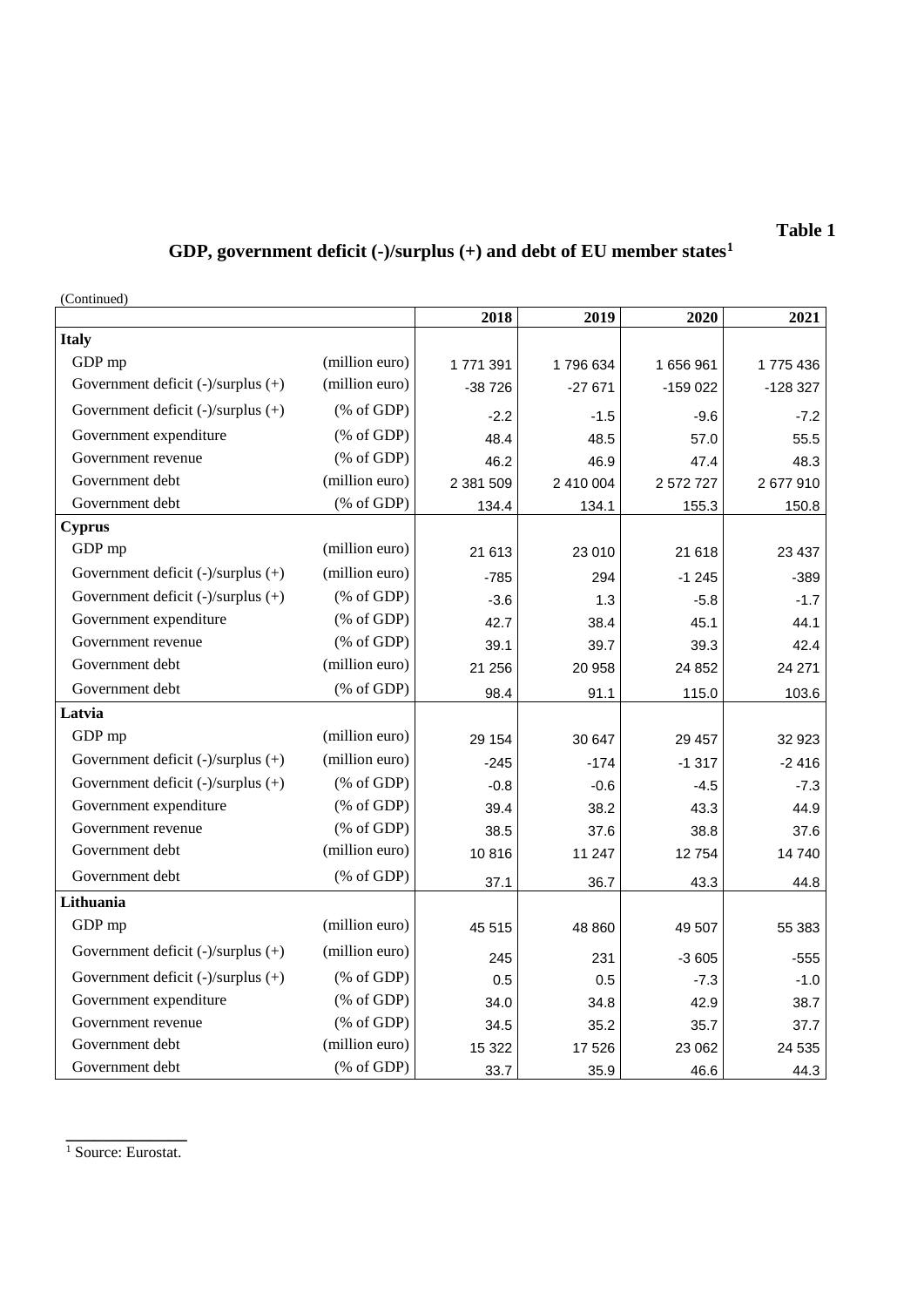## **GDP, government deficit (-)/surplus (+) and debt of EU member states<sup>1</sup>**

(Continued)

|                                         |                                                                 | 2018       | 2019       | 2020       | 2021       |
|-----------------------------------------|-----------------------------------------------------------------|------------|------------|------------|------------|
| Luxembourg                              |                                                                 |            |            |            |            |
| GDP mp                                  | (million euro)                                                  | 60 362     | 62 704     | 64 221     | 73 313     |
| Government deficit $(-)/$ surplus $(+)$ | (million euro)                                                  | 1803       | 1442       | $-2196$    | 650        |
| Government deficit $(-)/$ surplus $(+)$ | $(% \mathcal{L}_{0}^{\ast }\otimes \mathcal{L}_{1})$ (% of GDP) | 3.0        | 2.3        | $-3.4$     | 0.9        |
| Government expenditure                  | $(% \mathcal{L}_{0} \cap \mathcal{L}_{1})$ (% of GDP)           | 42.1       | 42.9       | 47.2       | 42.3       |
| Government revenue                      | $(% \mathcal{L}_{0} \cap \mathcal{L}_{1})$ (% of GDP)           | 45.1       | 45.2       | 43.7       | 43.2       |
| Government debt                         | (million euro)                                                  | 12 5 8 3   | 13 978     | 15 8 95    | 17856      |
| Government debt                         | $(% \mathcal{L}_{0} \cap \mathcal{L}_{1})$ (% of GDP)           | 20.8       | 22.3       | 24.8       | 24.4       |
| <b>Hungary</b>                          |                                                                 |            |            |            |            |
| GDP mp                                  | (million HUF)                                                   | 43 392 436 | 47 530 610 | 48 276 363 | 55 256 668 |
| Government deficit $(-)/$ surplus $(+)$ | (million HUF)                                                   | $-916478$  | -991 504   | -3 760 652 | -3 742 994 |
| Government deficit $(-)/$ surplus $(+)$ | $(% \mathcal{L}_{0} \cap \mathcal{L}_{1})$ (% of GDP)           | $-2.1$     | $-2.1$     | $-7.8$     | $-6.8$     |
| Government expenditure                  | $(% \mathcal{L}_{0} \cap \mathcal{L}_{1})$ (% of GDP)           | 46.1       | 46.0       | 51.2       | 47.9       |
| Government revenue                      | $(% \mathcal{L}_{0} \cap \mathcal{L}_{1})$ (% of GDP)           | 44.0       | 43.9       | 43.4       | 41.1       |
| Government debt                         | (million HUF)                                                   | 29 970 681 | 31 129 781 | 38 408 888 | 42 414 240 |
| Government debt                         | $(% \mathcal{L}_{0} \cap \mathcal{L}_{1})$ (% of GDP)           | 69.1       | 65.5       | 79.6       | 76.8       |
| <b>Malta</b>                            |                                                                 |            |            |            |            |
| GDP mp                                  | (million euro)                                                  | 12 957     | 14 042     | 13 060     | 14 5 34    |
| Government deficit (-)/surplus (+)      | (million euro)                                                  | 268        | 82         | $-1238$    | $-1162$    |
| Government deficit (-)/surplus (+)      | $(% \mathcal{L}_{0} \cap \mathcal{L}_{1})$ (% of GDP)           | 2.1        | 0.6        | $-9.5$     | $-8.0$     |
| Government expenditure                  | $(% \mathcal{L}_{0} \cap \mathcal{L}_{1})$ (% of GDP)           | 35.8       | 36.1       | 46.3       | 45.5       |
| Government revenue                      | $(% \mathcal{L}_{0} \cap \mathcal{L}_{1})$ (% of GDP)           | 37.9       | 36.7       | 36.9       | 37.5       |
| Government debt                         | (million euro)                                                  | 5 6 6 2    | 5720       | 6979       | 8 2 8 4    |
| Government debt                         | $(% \mathcal{L}_{0}$ (% of GDP)                                 | 43.7       | 40.7       | 53.4       | 57.0       |
| <b>Netherlands</b>                      |                                                                 |            |            |            |            |
| GDP mp                                  | (million euro)                                                  | 773 987    | 813 055    | 800 095    | 860 719    |
| Government deficit (-)/surplus (+)      | (million euro)                                                  | 11 064     | 13 994     | $-29586$   | $-21888$   |
| Government deficit (-)/surplus (+)      | $(% \mathcal{L}_{0} \cap \mathcal{L}_{1})$ (% of GDP)           | 1.4        | 1.7        | $-3.7$     | $-2.5$     |
| Government expenditure                  | $(% \mathcal{L}_{0} \cap \mathcal{L}_{1})$ (% of GDP)           | 42.2       | 42.0       | 47.6       | 46.3       |
| Government revenue                      | $(% \mathcal{L}_{0} \cap \mathcal{L}_{1})$ (% of GDP)           | 43.7       | 43.7       | 43.9       | 43.8       |
| Government debt                         | (million euro)                                                  | 405 727    | 394 569    | 434 795    | 448 110    |
| Government debt                         | $(% \mathcal{L}_{0}$ (% of GDP)                                 | 52.4       | 48.5       | 54.3       | 52.1       |

\_\_\_\_\_\_\_\_\_\_\_\_\_ <sup>1</sup> Source: Eurostat.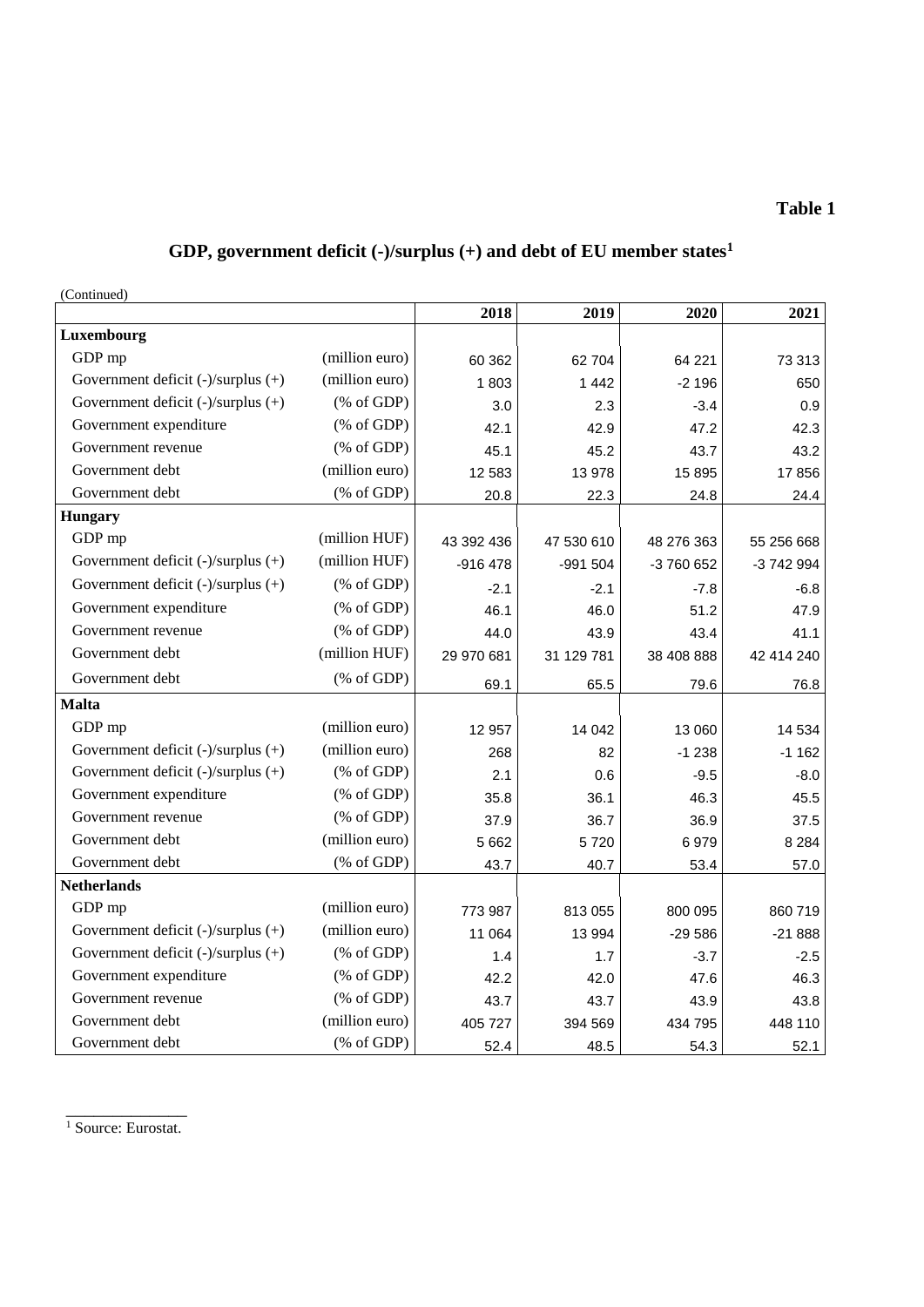# **GDP, government deficit (-)/surplus (+) and debt of EU member states<sup>1</sup>**

(Continued)

| $($ Comunued)                           |                                                                 | 2018      | 2019          | 2020      | 2021      |
|-----------------------------------------|-----------------------------------------------------------------|-----------|---------------|-----------|-----------|
| Austria                                 |                                                                 |           |               |           |           |
| GDP mp                                  | (million euro)                                                  | 385 424   | 397 519       | 379 321   | 403 370   |
| Government deficit $(-)/$ surplus $(+)$ | (million euro)                                                  | 656       | 2 4 2 6       | $-30517$  | $-23870$  |
| Government deficit $(-)/$ surplus $(+)$ | $(% \mathcal{L}_{0} \cap \mathcal{L}_{1})$ (% of GDP)           | 0.2       | 0.6           | $-8.0$    | $-5.9$    |
| Government expenditure                  | $(% \mathcal{L}_{0} \cap \mathcal{L}_{1})$ (% of GDP)           | 48.7      | 48.6          | 57.0      | 55.9      |
| Government revenue                      | $(% \mathcal{L}_{0} \cap \mathcal{L}_{1})$ (% of GDP)           | 48.9      | 49.2          | 49.0      | 50.0      |
| Government debt                         | (million euro)                                                  | 285 422   | 280 559       | 315 999   | 334 084   |
| Government debt                         | $(% \mathcal{L}_{0} \cap \mathcal{L}_{1})$ (% of GDP)           | 74.1      | 70.6          | 83.3      | 82.8      |
| Poland                                  |                                                                 |           |               |           |           |
| GDP mp                                  | (million PLN)                                                   | 2 121 555 | 2 2 9 3 1 9 9 | 2 338 996 | 2 622 184 |
| Government deficit $(-)/$ surplus $(+)$ | (million PLN)                                                   | $-5193$   | $-16901$      | $-161675$ | $-49008$  |
| Government deficit $(-)/$ surplus $(+)$ | $(% \mathcal{L}_{0}^{\ast }\otimes \mathcal{L}_{1})$ (% of GDP) | $-0.2$    | $-0.7$        | $-6.9$    | $-1.9$    |
| Government expenditure                  | $(% \mathcal{L}_{0} \cap \mathcal{L}_{1})$ (% of GDP)           | 41.5      | 41.8          | 48.2      | 44.2      |
| Government revenue                      | $(% \mathcal{L}_{0} \cap \mathcal{L}_{1})$ (% of GDP)           | 41.3      | 41.0          | 41.3      | 42.3      |
| Government debt                         | (million PLN)                                                   | 1 035 717 | 1 045 865     | 1 336 558 | 1 410 494 |
| Government debt                         | $(% \mathcal{L}_{0} \cap \mathcal{L}_{1})$ (% of GDP)           | 48.8      | 45.6          | 57.1      | 53.8      |
| Portugal                                |                                                                 |           |               |           |           |
| GDP mp                                  | (million euro)                                                  | 205 184   | 214 375       | 200 088   | 211 278   |
| Government deficit $(-)/$ surplus $(+)$ | (million euro)                                                  | $-716$    | 247           | $-11684$  | $-5977$   |
| Government deficit (-)/surplus (+)      | $(% \mathcal{L}_{0}^{\ast }\otimes \mathcal{L}_{1})$ (% of GDP) | $-0.3$    | 0.1           | $-5.8$    | $-2.8$    |
| Government expenditure                  | $(% \mathcal{L}_{0} \cap \mathcal{L}_{1})$ (% of GDP)           | 43.2      | 42.5          | 49.3      | 48.1      |
| Government revenue                      | $(% \mathcal{L}_{0} \cap \mathcal{L}_{1})$ (% of GDP)           | 42.9      | 42.6          | 43.5      | 45.3      |
| Government debt                         | (million euro)                                                  | 249 260   | 249 977       | 270 481   | 269 232   |
| Government debt                         | $(% \mathcal{L}_{0} \cap \mathcal{L}_{1})$ (% of GDP)           | 121.5     | 116.6         | 135.2     | 127.4     |
| Romania                                 |                                                                 |           |               |           |           |
| GDP mp                                  | (million RON)                                                   | 951 729   | 1 058 973     | 1 058 926 | 1 181 918 |
| Government deficit $(-)/$ surplus $(+)$ | (million RON)                                                   | $-27034$  | $-46060$      | $-98576$  | $-83975$  |
| Government deficit (-)/surplus (+)      | $(% \mathcal{L}_{0} \cap \mathcal{L}_{1})$ (% of GDP)           | $-2.8$    | $-4.3$        | $-9.3$    | $-7.1$    |
| Government expenditure                  | $(% \mathcal{L}_{0} \cap \mathcal{L}_{1})$ (% of GDP)           | 34.8      | 36.2          | 42.0      | 39.9      |
| Government revenue                      | $(% \mathcal{L}_{0} \cap \mathcal{L}_{1})$ (% of GDP)           | 32.0      | 31.9          | 32.7      | 32.8      |
| Government debt                         | (million RON)                                                   | 330 519   | 373 497       | 499 868   | 577 143   |
| Government debt                         | (% of GDP)                                                      | 34.7      | 35.3          | 47.2      | 48.8      |

\_\_\_\_\_\_\_\_\_\_\_\_\_\_ <sup>1</sup> Source: Eurostat.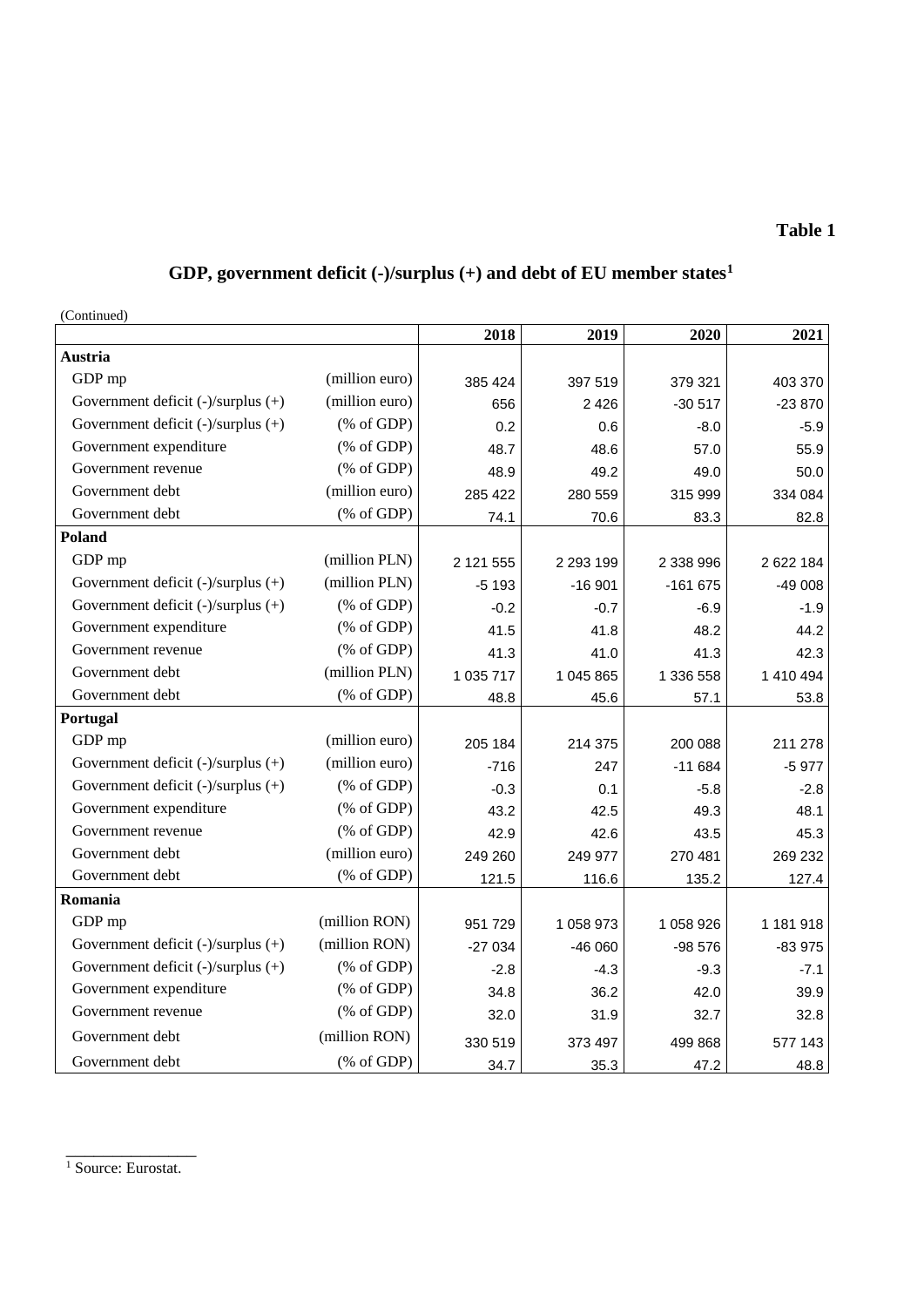# **GDP, government deficit (-)/surplus (+) and debt of EU member states<sup>1</sup>**

(Continued)

|                                         |                                                       | 2018    | 2019    | 2020     | 2021    |
|-----------------------------------------|-------------------------------------------------------|---------|---------|----------|---------|
| Slovenia                                |                                                       |         |         |          |         |
| GDP mp                                  | (million euro)                                        | 45 864  | 48 397  | 46 918   | 52 0 20 |
| Government deficit (-)/surplus (+)      | (million euro)                                        | 341     | 204     | $-3666$  | $-2705$ |
| Government deficit (-)/surplus (+)      | $(% \mathcal{L}_{0}^{\infty}$ (% of GDP)              | 0.7     | 0.4     | $-7.8$   | $-5.2$  |
| Government expenditure                  | $(% \mathcal{L}_{0}^{\infty}$ (% of GDP)              | 43.5    | 43.3    | 51.3     | 49.1    |
| Government revenue                      | $(% \mathcal{L}_{0} \cap \mathcal{L}_{1})$ (% of GDP) | 44.2    | 43.8    | 43.5     | 43.9    |
| Government debt                         | (million euro)                                        | 32 245  | 31 751  | 37 4 23  | 38 858  |
| Government debt                         | (% of GDP)                                            | 70.3    | 65.6    | 79.8     | 74.7    |
| Slovakia                                |                                                       |         |         |          |         |
| GDP mp                                  | (million euro)                                        | 89 430  | 94 048  | 92 079   | 97 123  |
| Government deficit (-)/surplus (+)      | (million euro)                                        | $-905$  | $-1219$ | $-5035$  | $-5973$ |
| Government deficit $(-)/$ surplus $(+)$ | $(% \mathcal{L}_{0}^{\infty}$ (% of GDP)              | $-1.0$  | $-1.3$  | $-5.5$   | $-6.2$  |
| Government expenditure                  | $(% \mathcal{L}_{0}$ (% of GDP)                       | 39.8    | 40.7    | 45.3     | 46.8    |
| Government revenue                      | $(% \mathcal{L}_{0}^{\infty}$ (% of GDP)              | 38.8    | 39.4    | 39.9     | 40.7    |
| Government debt                         | (million euro)                                        | 44 384  | 45 277  | 55 012   | 61 259  |
| Government debt                         | $(% \mathcal{L}_{0} \cap \mathcal{L}_{1})$ (% of GDP) | 49.6    | 48.1    | 59.7     | 63.1    |
| <b>Finland</b>                          |                                                       |         |         |          |         |
| GDP mp                                  | (million euro)                                        | 233 468 | 239 852 | 237 995  | 252 934 |
| Government deficit $(-)/$ surplus $(+)$ | (million euro)                                        | $-1992$ | $-2269$ | $-13116$ | $-6529$ |
| Government deficit $(-)/$ surplus $(+)$ | $(% \mathcal{L}_{0}^{\infty}$ (% of GDP)              | $-0.9$  | $-0.9$  | $-5.5$   | $-2.6$  |
| Government expenditure                  | $(% \mathcal{L}_{0}^{\infty}$ (% of GDP)              | 53.3    | 53.3    | 57.1     | 54.9    |
| Government revenue                      | $(% \mathcal{L}_{0} \cap \mathcal{L}_{1})$ (% of GDP) | 52.5    | 52.3    | 51.6     | 52.4    |
| Government debt                         | (million euro)                                        | 139 564 | 142 938 | 164 182  | 166 411 |
| Government debt                         | $(% \mathcal{L}_{0} \cap \mathcal{L}_{1})$ (% of GDP) | 59.8    | 59.6    | 69.0     | 65.8    |

\_\_\_\_\_\_\_\_\_\_\_\_ <sup>1</sup> Source: Eurostat.